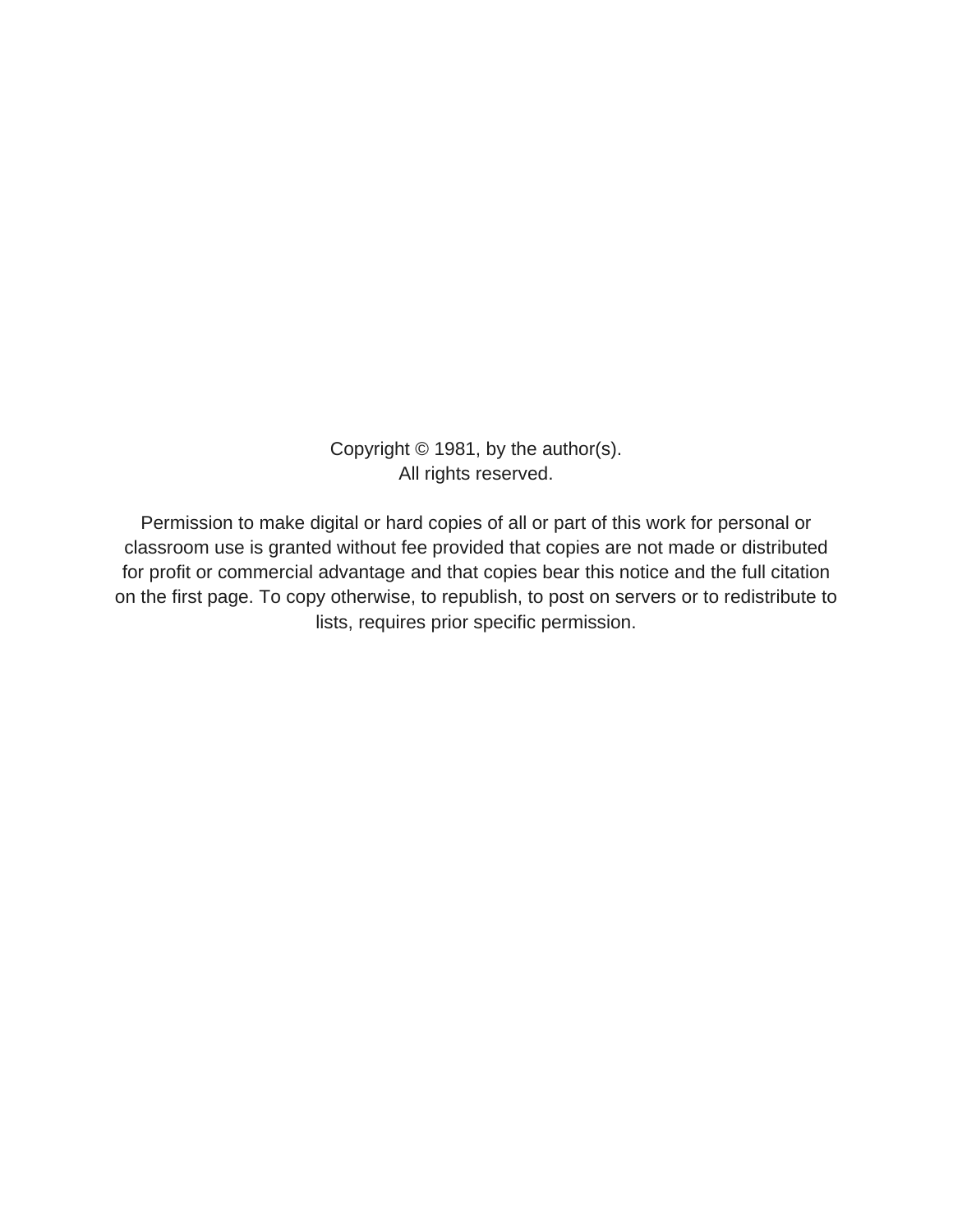A BIT BY BIT SECURE PUBLIC-KEY CRYPTOSYSTEM

 $\bullet$ 

by

S. Goldwasser and S. Micali

Memorandum No. UCB/ERL M81/88

4 December 1981

 $\left\langle \left\langle \left\langle \left\langle \left\langle \rho\right\rangle \left\langle \rho\right\rangle \left\langle \rho\right\rangle \right\rangle \right\rangle \right\rangle \right\rangle$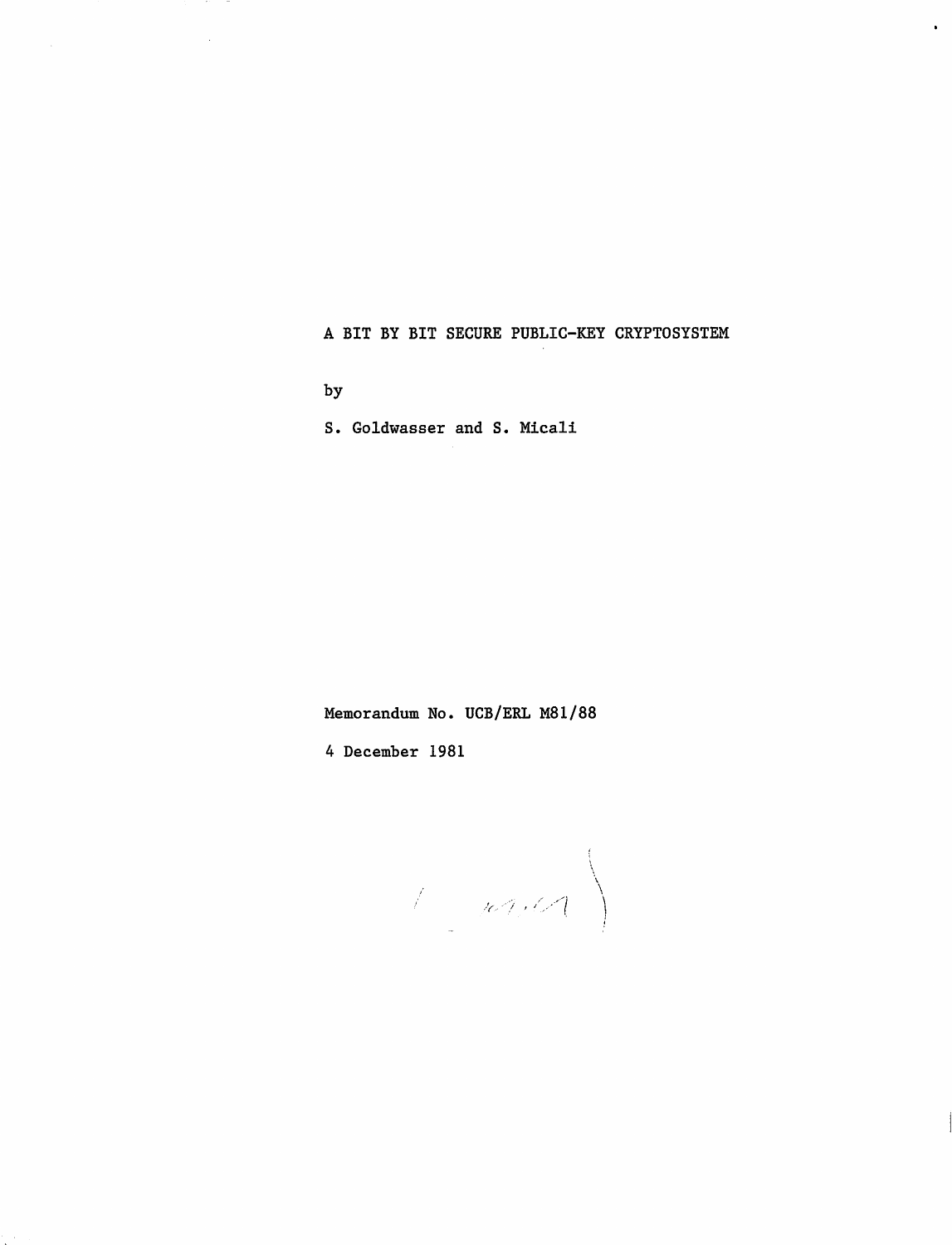# A BIT BY BIT SECURE PUBLIC-KEY CRYPTOSYSTEM

 $\ddot{\phantom{a}}$ 

*by*

 $\ddot{\phantom{a}}$ 

*Shafi Goldwasser and Silvio Micali*

Memorandum No. UCB/ERL M81/88

4 December 1981

ELECTRONICS RESEARCH LABORATORY

College of Engineering University of California, Berkeley 94720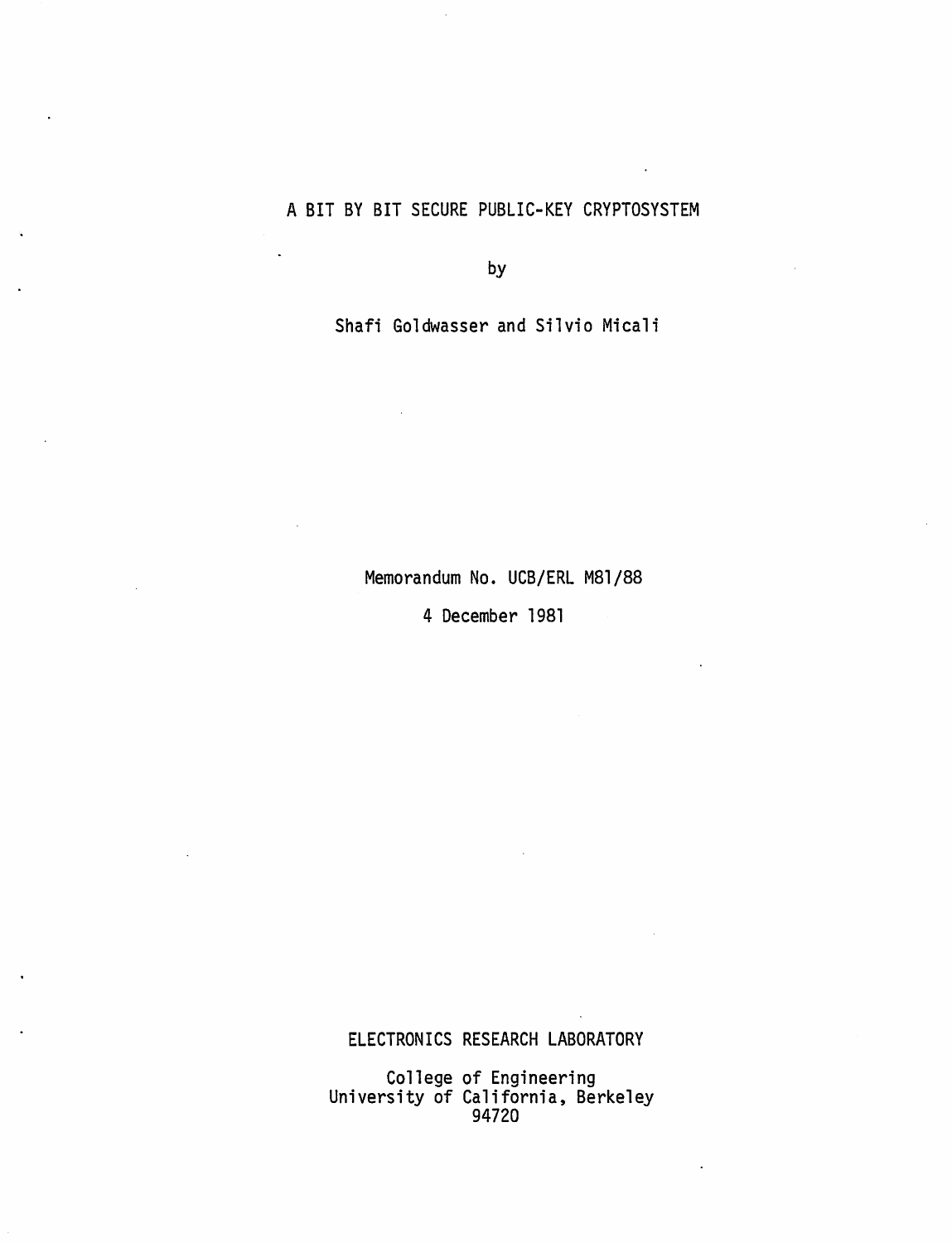# *A Bit by Bit Secure Public-Key Cryptosystem*

*Shafi Goldwasser\* and Silvio Micali0\* University of California - Berkeley\**

#### Abstract

How to implement a **provably secure** Public Key Cryptosystem is the most challenging task in modern Cryptography. And sending messages consisting of a single bit in a secure way is certainly one of the most challenging problems in a Public Key Cryptosystem ! Without any special ability, an dropper has a 50% chance of guessing 1-bit messages correctly. By sending 1 bit securely we mean that no eavesdropper is able to guess correctly whether the message is 0 or 1, 51 times out of 100.

NoPublic Key system currently exists for which we can prove that decoding 1-bit messages is computationally infeasible. Here computationally infeasible means equivalent to a problem such as factoring, index finding or deciding qua dratic residuosity modulus composite numbers.

In this paper we present a way of sending 1-bit messages in a Public Key environment and prove that if an eavesdropper can guess these messages correctly 50 +  $\varepsilon$  times out of a 100, for some  $\varepsilon > 0$ , then he can decide quadratic residuosity modulus composite numbers in Random Polynomial Time.

Given a large composite number  $N$ , Rabin found a 4-to-1 function  $f$  which is as hard to invert as factoring. This result marks a great achievement in Cryptography.  $f$  can be used to build a Public Key Cryptosystem in which numbers chosen at **random** from [1, **N]** can be encrypted in a way such that decoding is provably as hard as factoring. However, Public Key Cryptosystems are not generally used for sending random numbers between 1 and  $N$ , but to send messages.

We show that if  $M$ , the set of messages, is sparse in  $[1, N]$  (e.g. let  $M$  be the ASCII representation of English sentences), then inverting  $f$  on  $M$  (i.e. decoding) is *not* provably as hard as factoring.

We also show how to overcome the above difficulty by providing a Public Key Encryption Function for sending messages belonging to a sparse set, for which *we* can *prove* that decoding is as hard as deciding quadratic residuosity modulus composite numbers.

*This research was supported by*

*<sup>•</sup>NSF Grant HCS-79-03767 and*

*<sup>••</sup> fellowship from Consaglio Nazionale deHc Ricerche - Italy and in partby the above men tioned grant.*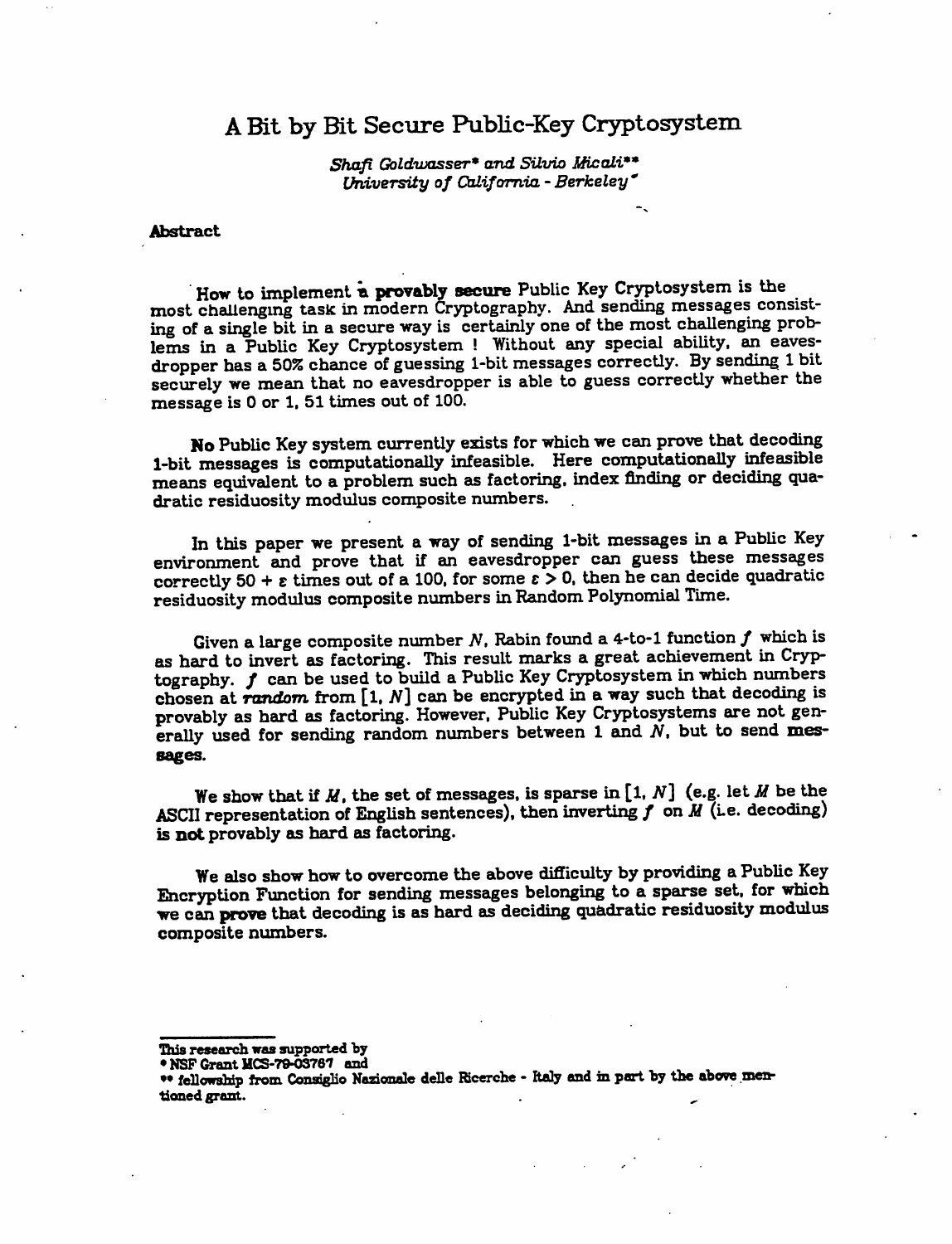# *1. IS IT REALLY DIFFICULT TO SEND A SINGLE BIT SECURELY IN A PUBLIC KEY CRYPTOSYSTEM?*

# *1.1 What is a Public Key Cryptosystem*

The concept of a Public Key Cryptosystem has been introduced by Diffie and Hellman in their ingenious paper  $[H]$ . In short, let

 $M =$  finite message space,

 $A, B, \ldots$ = users,

 $m \in M$ ,

 $E_A = A$ 's encryption function from *M* to *M*, which is ideally bijective, and  $D_A =$ A's decryption function such that  $D_A(E_A(m))=m$  for all  $m \in M$ . In a Public Key Cryptosystem  $E_A$  is placed in a public file, and user  $A$  keeps  $D_A$  private.  $D_A$ should be difficult to compute knowing only  $E_A$ . Thus, to send message m to  $A$ , *B* takes  $E_A$  from the public file, computes  $E_A(m)$  and sends this message to A. A easily computes  $D_A(E_A(m))$  to obtain m.

Several implementations for a Public Key Cryptosystem have been pro posed. Among them we would like to mention the one by Rivest, Shamir and Adleman, the RSA scheme  $[7]$ , and its particularization suggested by Rabin  $[6]$ . In this latter scheme, Rabin produces user functions **Ea** which are as hard to invert, on a generic input, as factoring.

#### *1.2 Attempts to send a single bitsecurely in a .Public Key Scheme.*

Assume that user B wants to send a single bit message to user A in great secrecy. B wants that no eavesdropper can have a 1% advantage in guessing correctly his message. B knows that  $E_A$  is hard to invert and tries to make use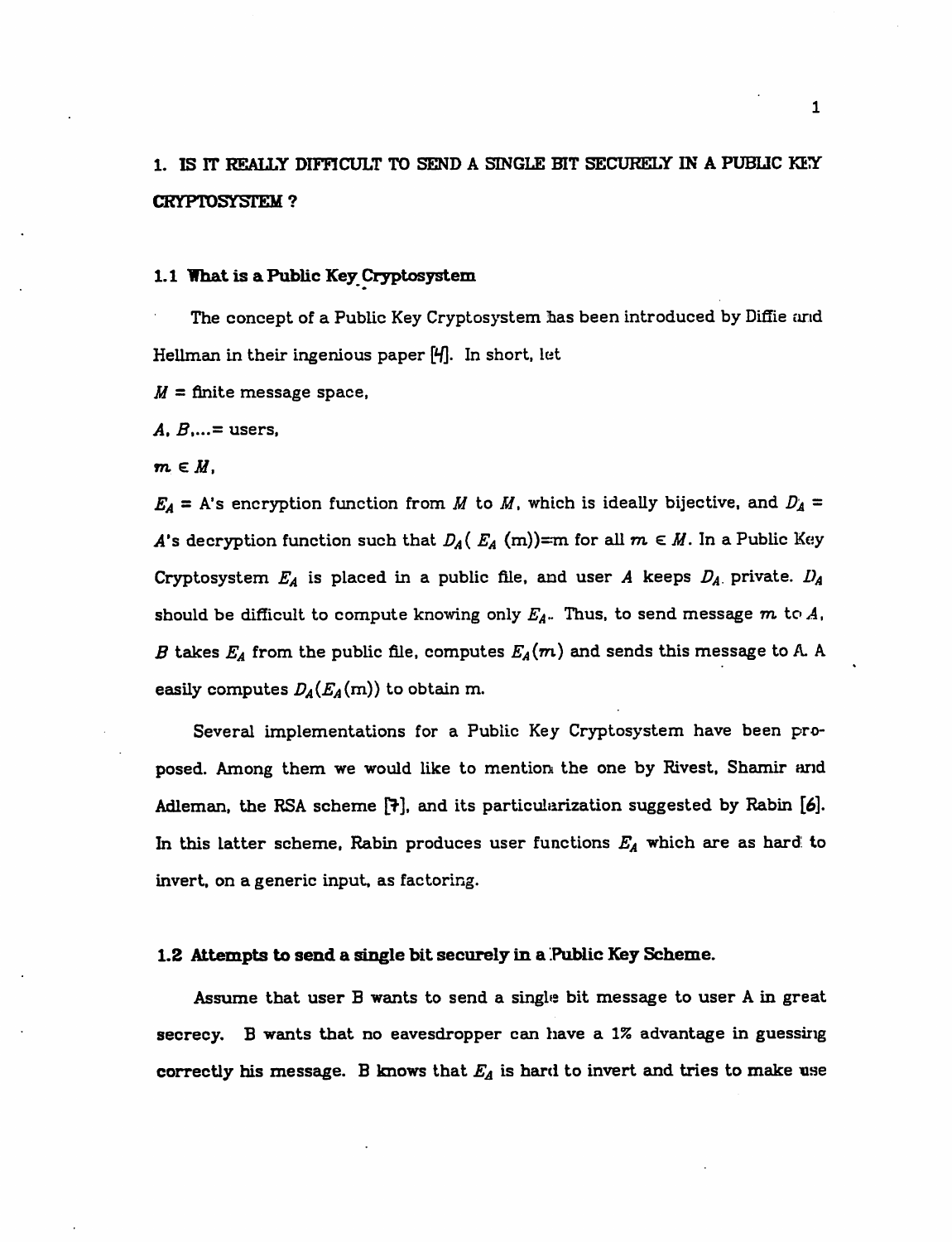of this fact in the following way.

**Attempt1:** B selects  $r \in M$  at random and sends  $E_A(r)$  telling that his bit is the ith one in the decoded message (i.e. in r).

A can decode and thus get the desired bit. But what can an eavesdropper do?

**Danger:** let  $y = E_A(x)$ , where  $E_A$  is a one way function. Then, given y it could be difficult to compute x but not a *specific* bit of x.

*Example:* let p be a large prime such that p-1 has at least one large prime factor. Let g be a generator for  $Z_p$   $(Z_p$  is cyclic if p is prime). Then  $g^x$  mod p is a well known one-way function. But, even though given  $g^x$  mod p it is difficult to compute x (the index finding problem), it is easy to get the last bit of x !

In fact, x ends in 0 if and only if y is a quadratic residue mod p (i.e. if the equation  $y = z^2$  mod p is solvable), and for p prime we have fast random polynomial time algorithms to test quadratic residuosity !

We just saw that given  $y = f(x)$ , for some one-way function f, some particular bits of x are totally insecure. It could also be that, given  $y = E_A(x)$ , an eavesdropper is able to guess correctly any bit of x with probability 60% and still is not able to find *x* ! Thus it is easy to see that the following attempt (suggested by Donald Johnson) to send a single bit in a Public Key System is also dangerous.

**Attempt2:** B sends  $E_A(x)$  to A, where x is, say, 100 digits long. The first 50 digits of *x* specify a location i (i=50,...,100). The bit B wants to send is the ith bit of x.

The following kind of attempt may help in clarifying the difference between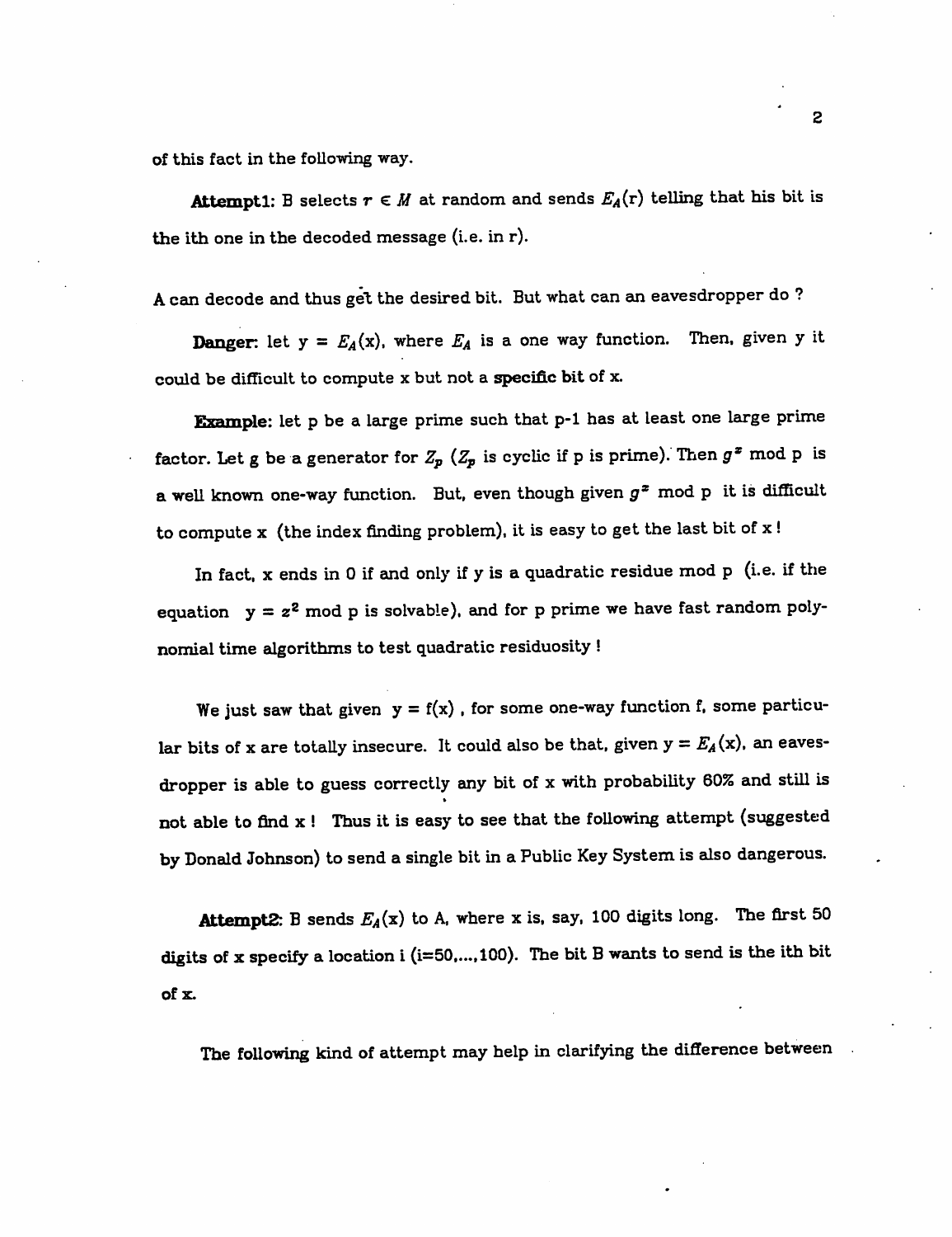Private Key and Public Key communications.

In [3], Blum and Micali also show how two partners A and B can exchange single bits securely if they share the knowledge of a secret integer s chosen at random in a big interval. Assuming that index finding is hard, they prove that an eavesdropper, if he has no idea about s, cannot have a 1% advantage in guess ing whether a given message m means 0 or 1. The following attempt was sug gested by Andrew Yao.

Attempt3: As s needs to be chosen at random, B could send it securely to A in a Public Key Cryptosystem by sending  $E_A(s)$ , where  $E_A$  could be the Rabin's function. Then B sends a message m like in the Blum-Micali scheme. A, who now knows the secret s, correctly interprets it; but an eavesdropper cannot have any advantage in guessing it.

The problem with this is that Blum and Micali show that no eavesdropper can have an advantage in guessing monly if s is*totally unknown to him.* But tlhe knowledge of  $E_A(s)$ , could unable the eavesdropper to get a slight advantage in guessing the meaning of m! In fact any information that the eavesdropper can get out of  $E_A(s)$  (not enough to invert  $E_A$  of course !) could help him in doing better than guessing at random.

#### Conclusions

There are infinitely many ways inwhich a single bit could be "embedded" in a binary number x. Taking the "exclusive or" of all the digits of x is just one more example.

Given  $y = E_A(x)$ , being able to find out one bit embedded in x **does not con-**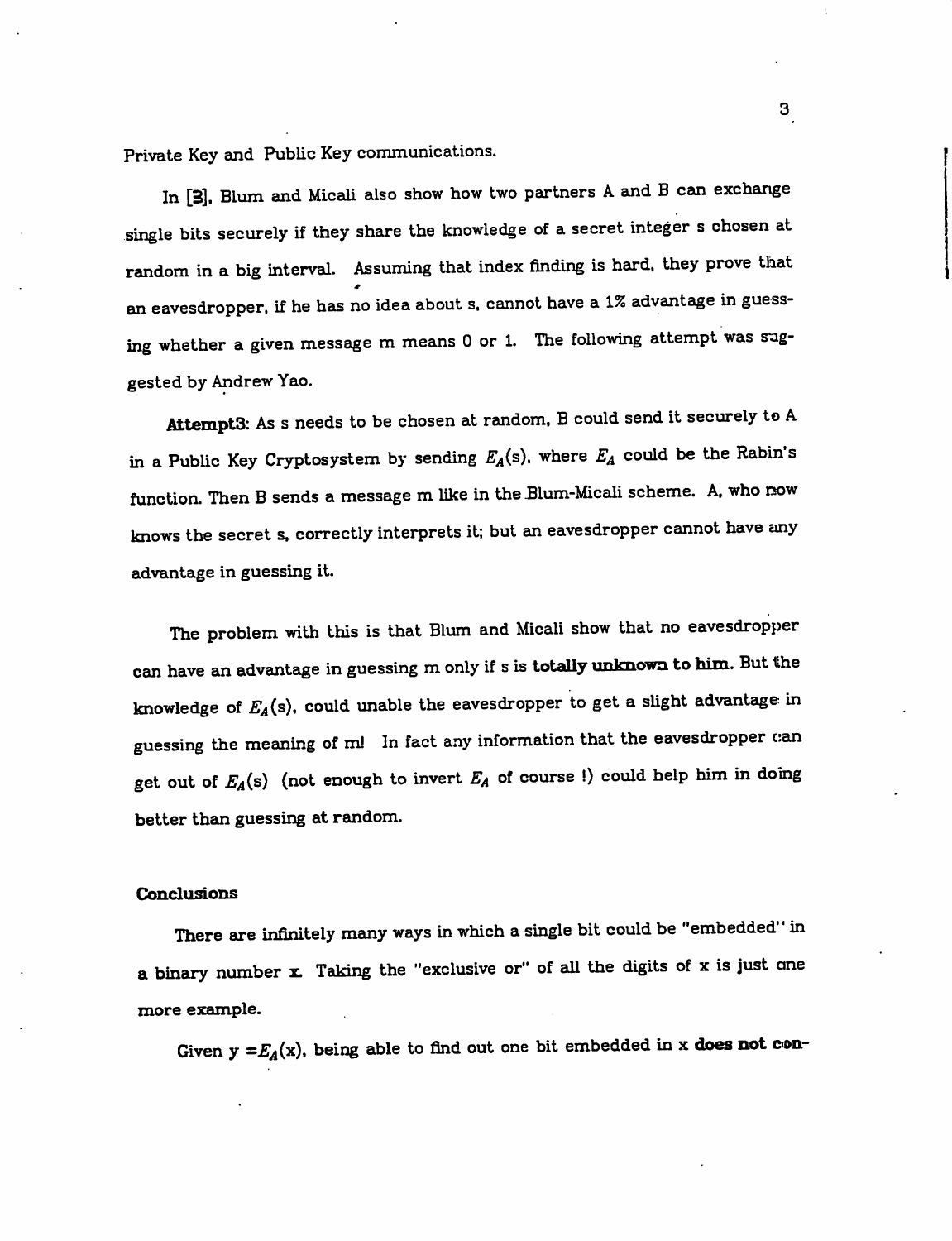*tradict* the fact that it is hard to get x.

If we do not know, as it is true for the current status of the research, which bits embedded in x are easy to discover, then *what is a secure way to send a sin gle bit ?*  $\ddot{\phantom{a}}$ 

## *2. ARESULT IN NUMBER THEORY*

Let  $Z_N^*=\{x \mid 1 \le x \le N-1 \text{ and } x \text{ and } N \text{ are relatively prime}\}.$ 

# *2.1 Background*

Given  $q \in Z_N^*$ , is  $q = x^2 \mod N$  solvable ? If N is prime, then there is an easily computed condition for the solvability of  $q = x^2$  mod N; if a solution exists, q is said to be a *quadratic residue mod N.* Otherwise q is said to be a *quadratic* **non residue mod N.** From now on let  $p_1$   $p_2$  be odd primes and  $N = p_1 p_2$ . Then q = $x^2$  mod N is solvable if and only if both q = $x^2$  mod  $p_1$  and q = $x^2$  mod  $p_2$  are solvable. If this is the case, q is said to be a *quadratic residue modN* , otherwise q is said to be a *quadratic non residue mod N.*

The Jacobi symbol (q/N) is so defined:  $(q/N) = (q/p_1) * (q/p_2)$ , where for all  $x \in Z_p$ , p odd prime,  $(x/p) = +1$  if x is a quadratic residue mod p and -1 otherwise.

Despite the fact that the Jacobi symbol  $(q/N)$  is defined through the factorization of N, (q/N) is computable in polynomial time even when the factorization of <sup>N</sup> is not known !

It is easy to see, from the definition of the Jacobi symbol and the one of a quadratic residue, that if  $(q/N) = -1$  then q must be a quadratic non residue mod N. In fact, q must be a quadratic non residue either mod  $p_1$  or mod  $p_2$ . However,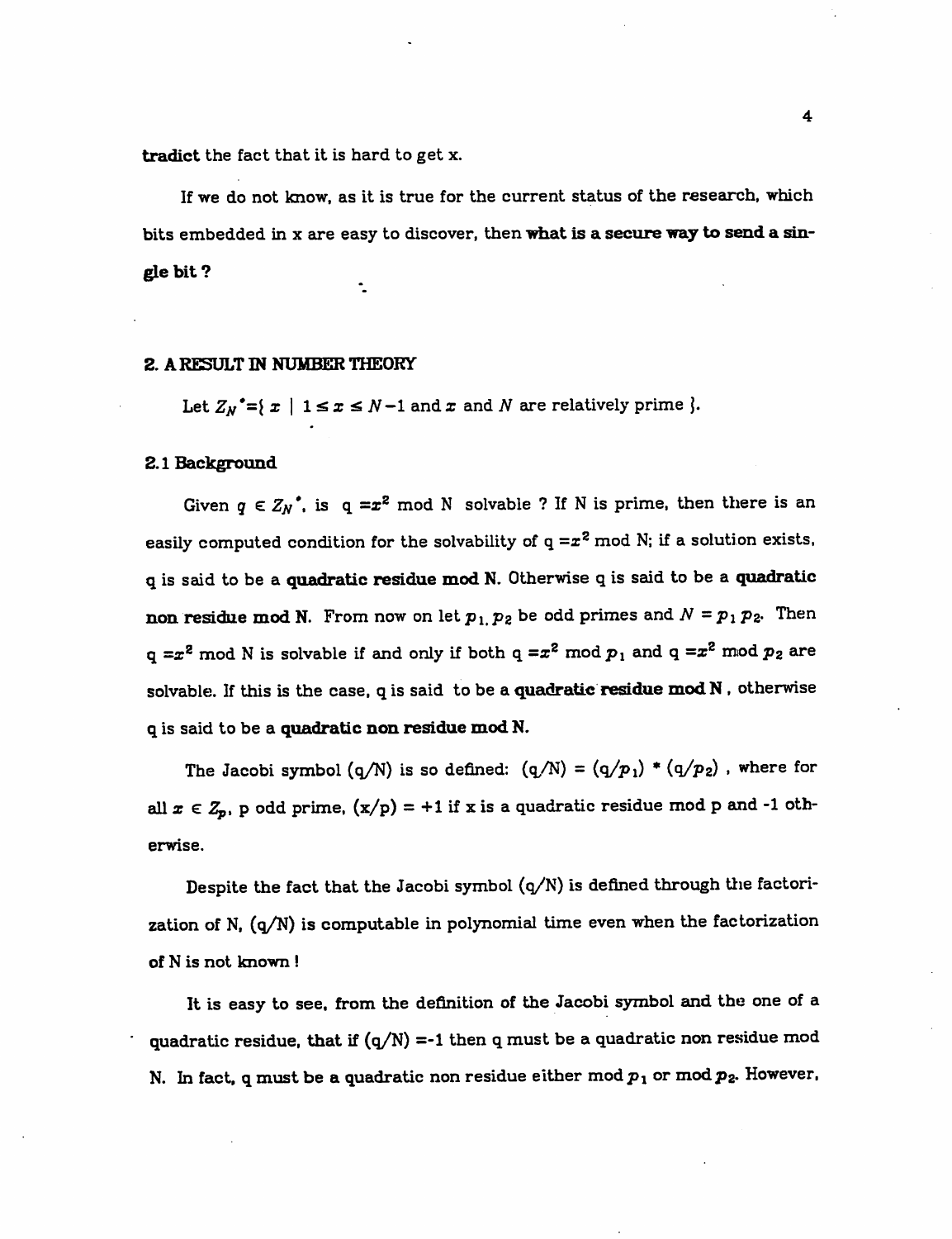if  $(q/N)$  =+1, then either q is a quadratic residue mod N or q is a quadratic non residue for both the prime factors of N.

Let us count how many of the q's, such that  $(q/N) = 1$ , are quadratic residues.

**Theorem:** Let p be an odd prime. Then  $Z_p$ <sup> $\bullet$ </sup> is a cyclic group.

**Theorem:** Let g be a generator for  $Z_p$ <sup>\*</sup>, then  $g^s$  mod p is a quadratic residue iff s is even.

**Corollary:** Half of the numbers in  $Z_p$ <sup>\*</sup> are quadratic residues and half are quadratic non residues.

**Corollary:** Let  $N = p_1 * p_2$  where  $p_1$  and  $p_2$  are odd primes. Then half of the numbers in  $Z_N$ <sup>\*</sup> have Jacobi symbol equal to -1 and thus are quadratic non residues. The Jacobi symbol of the rest of the numbers is 1. Exactly half of these latter ones are quadratic residues.

## *2.2 A difficult problem in Number* Theory.

If the factorization of N is not known and  $(q/N) = 1$ , then there is no known procedure for deciding whether q is a quadratic residue mod  $N$  (i.e. if the equation  $q = x^2$  mod N is solvable). Such a decision problem is well known to be hard in Number Theory. A polynomial solution for it would imply a polynomial solution to other open problems in Number Theory, for example deciding whether a com posite N, whose factorization is not known, is the product of 2 or 3 primes, see open problems 9 and 15 in Adleman[&].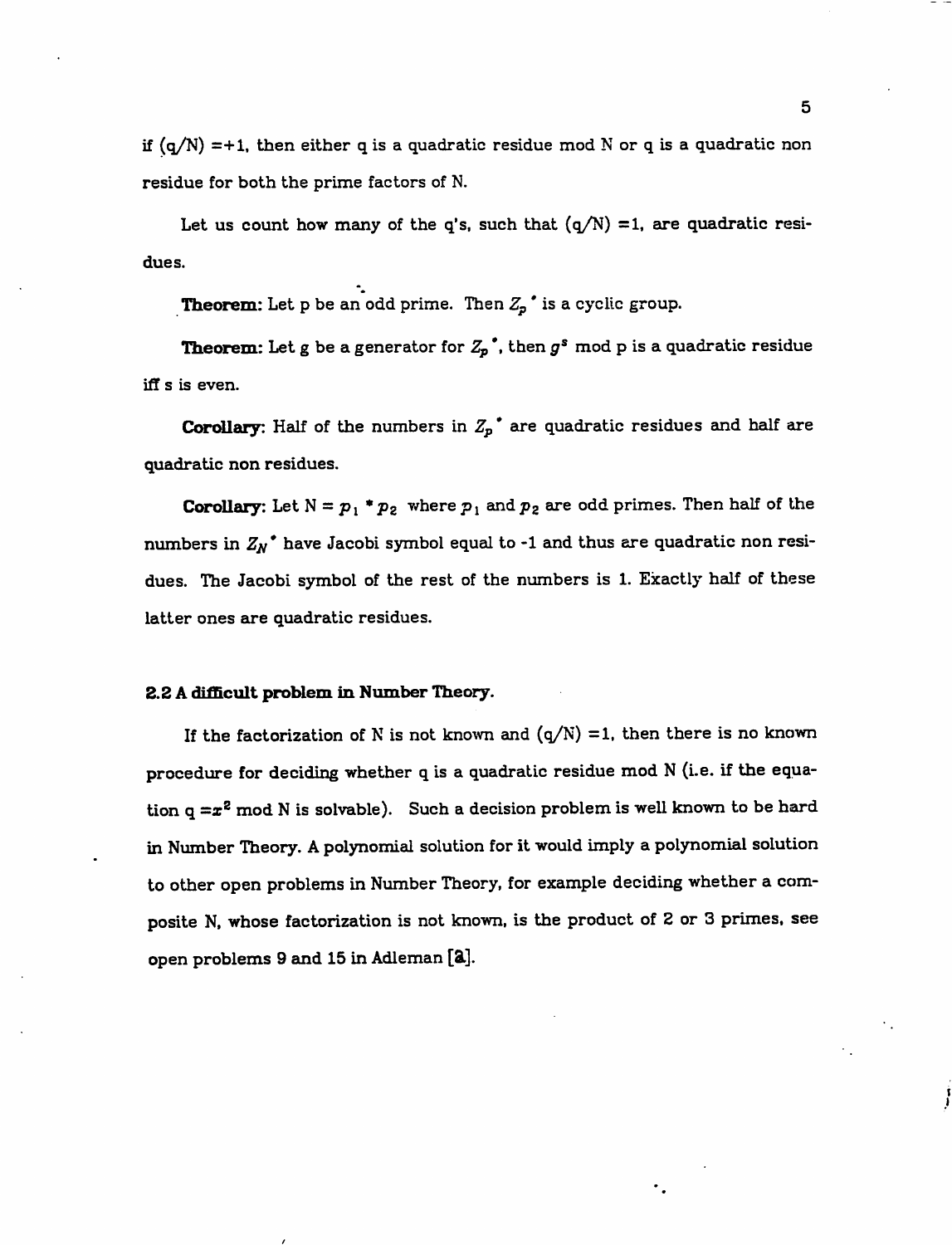## **2.3** A number theoretic result.

We want to show that deciding whether q is a quadratic residue mod  $N$ , is not hard in some special cases, but is *hard on the average* in a very strong sense.

Let us recall the weak law of large numbers:

If  $y_1, y_2,..., y_k$  are k independent Bernoulli variables such that  $y_i = 1$  with probability p, and  $S_k = y_1 + ... + y_k$ , then for real numbers  $\psi$ ,  $\delta > 0$ ,  $k \ge 1/4\delta\psi^2$  implies that  $Pr(|(S_k/k) - p| \ge \psi) \le \delta$ .

Notice that k is bounded by poly $(1/\psi,1/\delta)$ .

*Set*  $A_N^* = \{ x \mid x \in Z_N^* \text{ and } (x/N)=1 \}.$ 

**Definition:** For a composite number N, and for real  $\varepsilon > 0$ , we say that we can guess with  $\varepsilon$  advantage whether  $q$  drawn at random from  $A_N^*$  is a quadratic residue mod N if we can guess, in polynomial( $|N|$ ) time, quadratic residuosity mod *N* correctly for at least  $(50 + \varepsilon)$ % of the  $q \in A_N^*$ .

**Theorem** 1: Let  $q \in A_N^*$ . For real numbers  $\varepsilon$ ,  $\delta > 0$ , if we could guess, with an  $\varepsilon$ advantage whether **q,** drawn at random, is a quadratic residue mod **N,** then we could decide quadratic residuosity of any integer mod **N** with probability 1 - **6** by means of a polynomial( $|N|$ ,  $1/\varepsilon$ ,  $1/\delta$ ) time probabilistic algorithm.

**Proof:** Let  $\varepsilon = 1$ . Assume to the contrary that we have a polynomial time magic box MB which guesses correctly whether  $q \in A_N^*$  is a quadratic residue mod N, 51 times out of 100. Let  $\alpha$  and  $\beta$  be the below defined conditional probabilities:

 $\alpha$  = Pr(MB answers "q is a quadratic residue" /q is a quadratic residue mod n)  $\beta$  = Pr(MB answers "q is a quadratic residue"  $/q$  is a quadratic non residue mod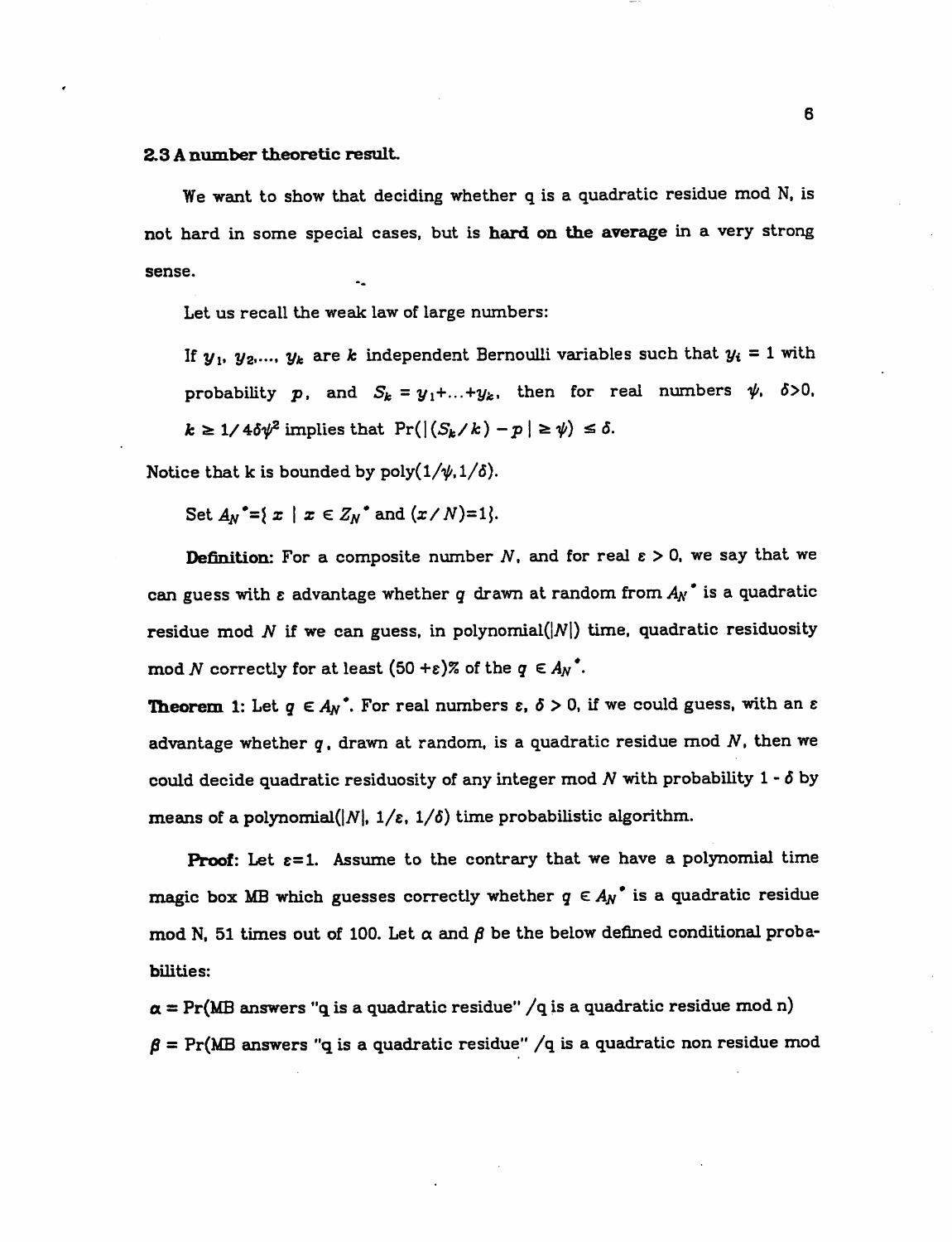*N, q*  $\in$  *A<sub>N</sub>*\*).

*Notice that,* in order for MB to have a 1% advantage, it must be that  $|\alpha - \beta|$  $\geq$  2/100 **!** Construct a sample of k quadratic residues chosen at random in  $Z_N$ . *(the value of k will be defined later on). This can be easily done by picking s!,...,£\* at random in Z/y\* "and squaring them mod N.*

*Prepare two counters R and NR.*

*Feed each s? to MB. Every time that MB answers "quadratic residue", increment the R counter. Every time that MB answer "quadratic non residue", increment the NR counter.*

*If k is chosen to be suitably large (but still "reasonably small" !) the weak law of large numbers assures that Prfla - R/k|>2/300)< 0.5\*10-6; i.e. R/k is a very good approximation to howwell MB guesses if the inputs are only quadratic residues. Note that a need not be equal to 51/100.*

Let now q, be an element of  $Z_N$ <sup>\*</sup> that we want to test for quadratic residuos*ity.* Generate  $x_1, ..., x_k$  quadratic residues at random in  $Z_N$ <sup>\*</sup> and compute  $y_i$  $= q^*x_i$  for  $i = 1,...,k$ . Notice that

- a) if q was a quadratic residue, then the  $y_i$ 's are random quadratic residues in  $Z_N$ <sup>\*</sup>
- *b) if q was a quadratic non residue in An\*, then the yi's are random quadratic non* residues in  $A_N$ <sup>\*</sup>.

*Let us postpone the proof of (a) and (b) and assume, for the time being, that* they are true. Feed MB with the sample  $\{y_i\}$  and increment the counter R and *NR initially set to 0.*

*If |a - RAI<2/300, then with probability 1-10"6 q was a quadratic residue*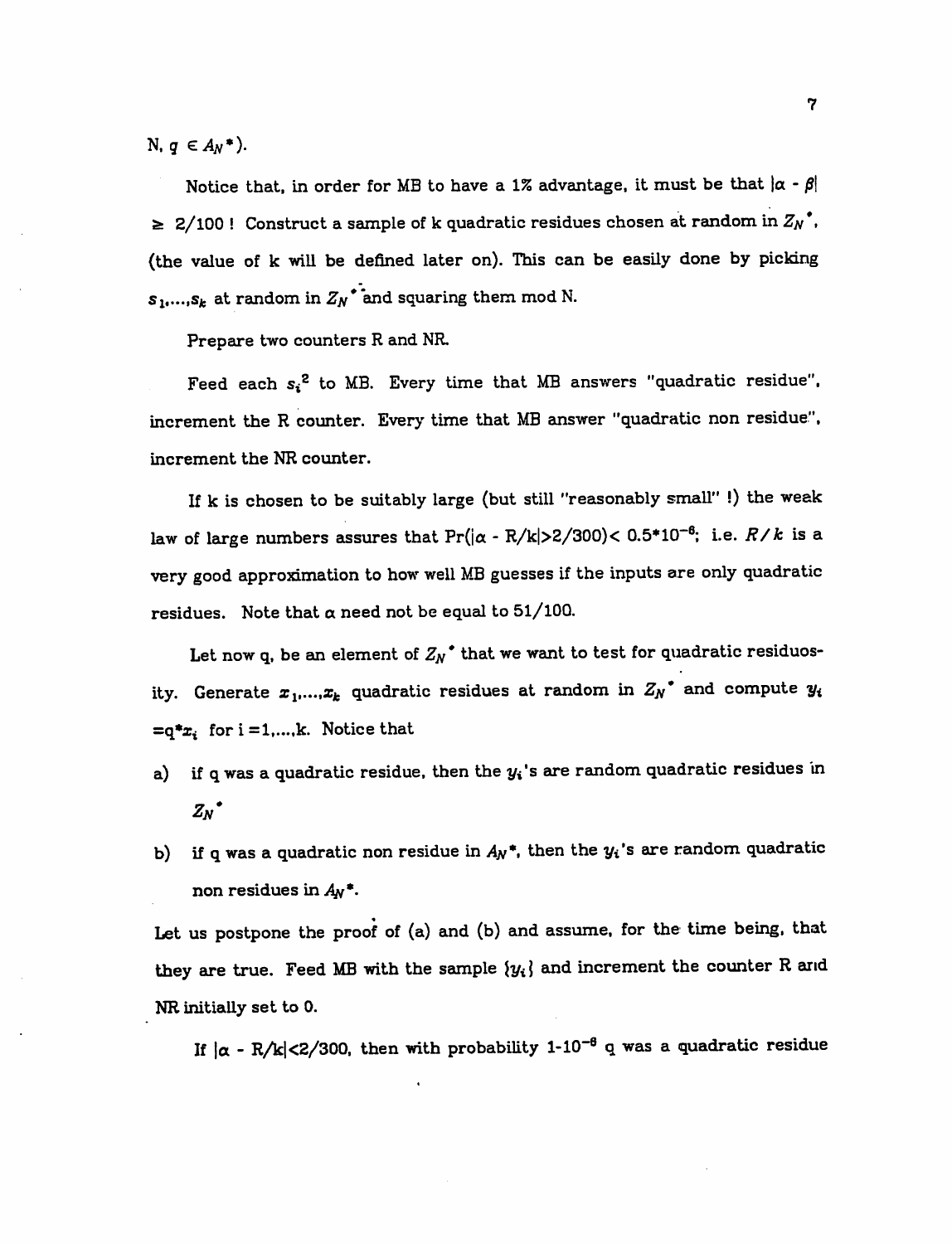mod N, otherwise, again with probability  $1 - 10^{-6}$ , q was a quadratic non residue mod N.

What remains to be proved is (a) and (b). We will only prove (a). It will be enough to prove that, given *any* quadratic residue q, *any* other quadratic residue **y** in  $Z_N^*$  can be written as  $y = q*x$  where x is a quadratic residue mod N. It is a well known theorem in algebra that  $Z_N^* = Z_{p_1}^* * Z_{p_2}^*$ . Thus let  $a$  and  $b$  be, respectively, generators for  $Z_{p_1}$ <sup>\*</sup> and  $Z_{p_2}$ <sup>\*</sup>. Then any element of  $Z_N$ <sup>\*</sup> can be written uniquely as  $a^ib^j$  where  $1 \le i \le p_1-1$  and  $1 \le j \le p_2-1$ . Moreover q is a quadratic residue mod N iff it can be written as  $q = a^{2i}b^{2j}$  where again  $1 \le 2i \le p_j-1$ and  $1 \leq 2j \leq p_2-1$ . Thus if y is any other quadratic residue,  $y = \alpha^{2s}b^{2i}$ ; then by setting  $x = a^{2(s-i)}b^{2(t-j)}$  part (a) is proved.

**Theorem 2:** Let  $q \in A_N^*$ . Let r be a given quadratic non residue mod N, such that  $r \in A_N$ <sup>.</sup> For real numbers  $\varepsilon$ ,  $\delta > 0$ , if we could guess with an  $\varepsilon$  advantage whether q, drawn at random, is a quadratic residue mod N, then we could decide quadratic residuosity of any integer mod N with probability 1- **6** by means of a polynomial(|N|, 1/e, **1/6)** time probabilistic Algorithm.

*Proof:* A little care is needed for theorem 2, which is, different from theorem 1. Here we know some extra information: namely that  $r$  is a quadratic non residue mod **N** whose Jacobi symbol is 1. We must show that this extra information cannot help us to decide quadratic residuosity mod **N** in polynomial time.

Let  $\varepsilon = 1$ . Assume that given any r quadratic non residue mod N,  $r \in A_N^*$ , someone could build a polynomial time magic box MB<sub>r</sub> that has a 1% advantage in distinguishing between quadratic residues and non residues mod **N.** Then we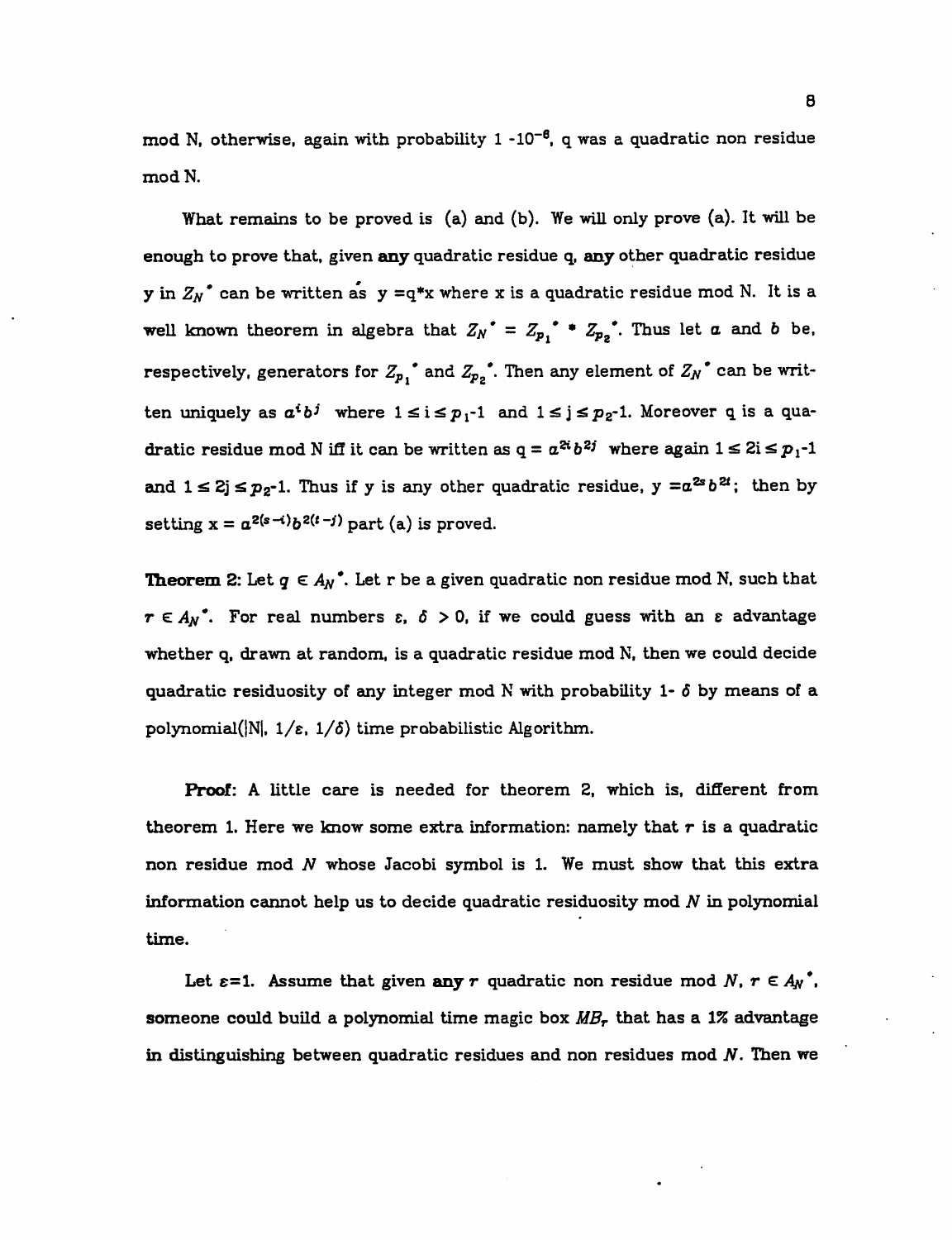will show that even if one is not given such an **r,** he could still decide quadratic residuosity in the following way. Construct set **T** consisting of 20 elements chosen at random from  $A_N$ <sup>\*</sup>. With probability 1- $(1/2)^{20}$  one of the elements in T will be a quadratic non residue mod N. For each  $x \in T$  do the following:

Choose k as in theorem 1. Construct  $MB_x$  and test its performance on k random quadratic residues,  $S = \{s_1, \ldots, s_k\}$ , as we did in Theorem 1. Also pick  $y_1, \ldots, y_{20}$  at random from  $A_N$ <sup>\*</sup>. Again, with very high probability, at least one of the **yi's** will be a quadratic non residue. Now, construct samples  $H_i = \{y_i \mid s \in S\}$ , and feed them into  $MB_x$ .

If  $MB_x$  performs on all the  $H_i$ 's exactly as it performed on S, then  $MB_x$  can not decide quadratic residuosity and **x** was a quadratic residue. Go to the nest element in **T.**

If  $MB_z$  performs clearly differently on, say  $H_i$ , than on S, then  $y_i$  is a quadratic non residue and, most importantly, we got a magic box,  $MB_x$ , which distinguishes between quadratic residues and non residues in polynomial time. This will clearly happen when we build  $MB_x$ ,  $x \in T$ , where x is a quadratic non residue mod **N.** Thus we derive a contradiction with our assumption that deciding qua dratic residuosity is hard.

In the above, we assumed that given any quadratic non residue  $r, r \in A_N$ <sup>\*</sup>. someone was able to construct a magic box **MBr,** having a 1% advantage in decid ing quadratic residuosity, and we derived a contradiction.

Suppose one is able to build a  $MB_r$ , having a 1% advantage in deciding quadratic residuosity, only for 1% of the quadratic non residues,  $r, r \in A_N^*$ . Then all that has to be changed in the above proof is to increase the size of the set  $T_*$  so that **<sup>T</sup>** will include <sup>a</sup> suitable r.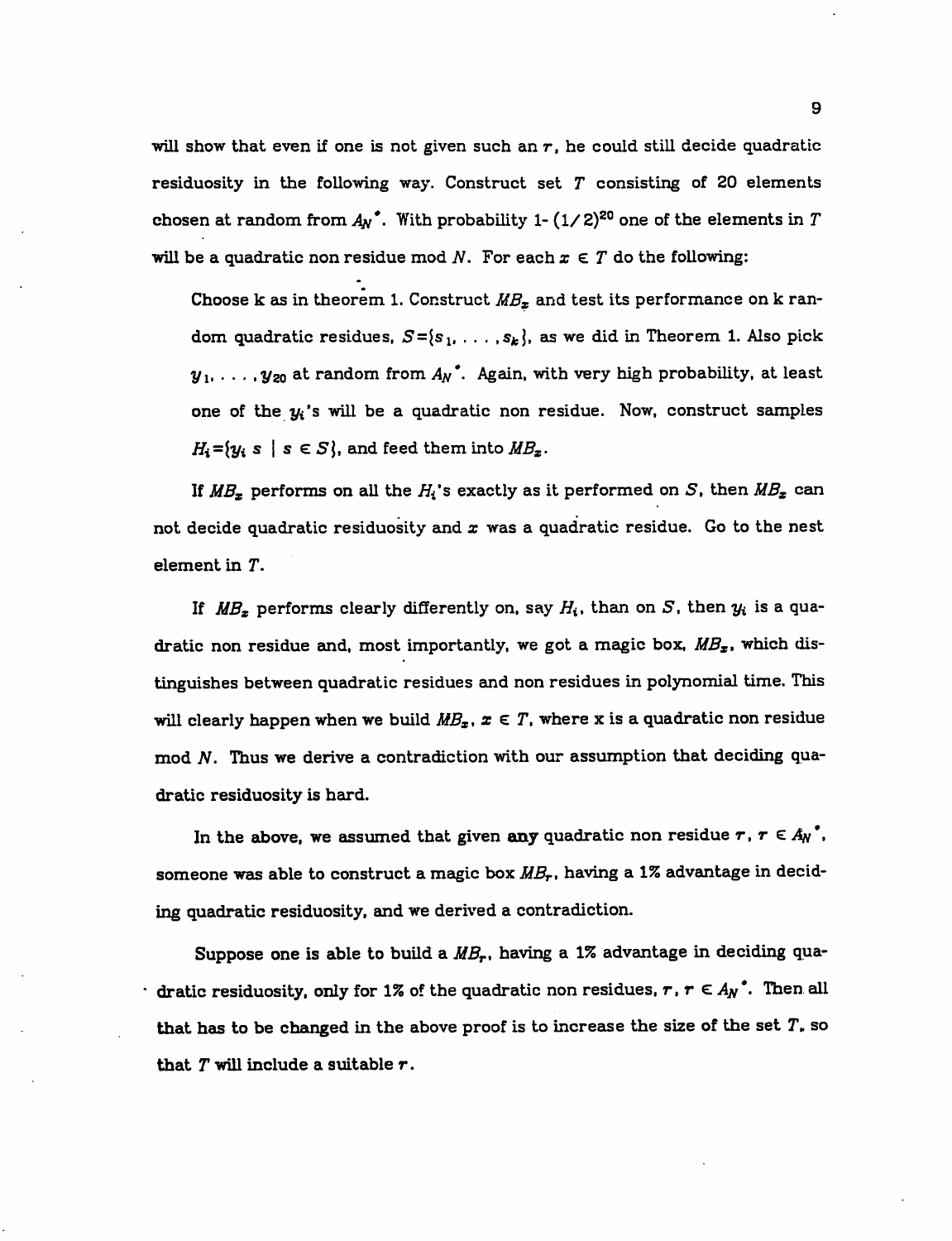# 3. DO WE ALREADY HAVE A WAY TO SEND ENGLISH MESSAGES IN A PUBLIC KEY CRYPTOSYSTEM?

In what follows n is a composite number product of two large odd primes,  $p_1$ and  $p_2$ . The Rabin's function f,  $f:Z_n \to Z_n$ , is so defined:  $f(x) = x^2$  mod n.

Notice that f is a 4-to-l function because of our choice of n; in fact a qua dratic residue q mod n has 4 square roots mod n (2 if we disregard minus signs) x. -x mod n. y. -y mod n. The following theorem shows how hard is to invert f.

**Theorem** (Rabin): If for 1% of the quadratic residues q mod n one could find one square root of q, then one could factor in Random Polynomial Time.

The theorem follows from the following lemma that we state without proof.

*Lemma:* Let q be a quadratic residue mod n. If we knew x and y, 2 square roots of q mod n such that  $x \neq y$ ,-y mod n, then we could easily factor n. (In fact the greatest common divisor of n and x+y is a factor of n).

*Quick proof of* Rabin's *theorem:* Assume that we have a magic box Msuch that given q. a quadratic residue mod n. for 1% of the q's it outputs one square root of qmod n. Then we could factor n by iterating the following step:

Pick i at random in  $Z_n^*$  and compute q =i<sup>2</sup> mod n. Feed the magic box M with q. If M outputs a square root of q different from i or -i mod n, then (by the above lemma) factor n.

The expected number of iterations is low as, at each step, we have 0.5% chances to factor n.

The Rabin's function can be used to build the following public key cryp tosystem. Any user in the system publicizes a composite number product of two

*<sup>•</sup> The resultinthia section has been obtained incollaboration -withVijay Vazirani.*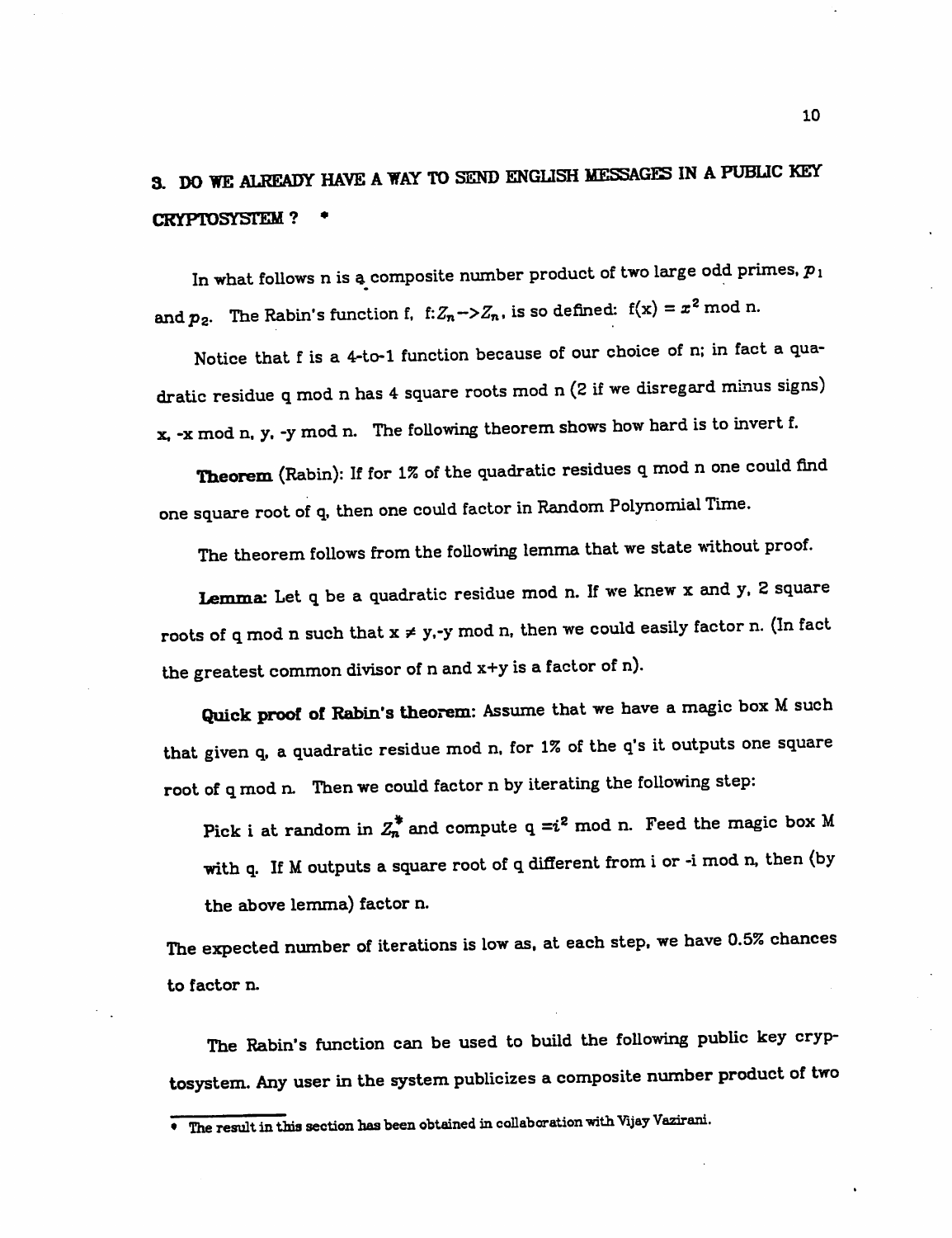large primes. Let n be the number relative to user A. Define  $E_A(x)$  to be  $x^2$  mod n. As A knows the factorization of n, he could compute the 4 square roots of  $m^2$ mod n and get the message  $m$ . The ambiguity in the decoding could be eliminated, for example, by sending the first 20 digits of m in addition to  $m^2$  mod n; notice that this extra information cannot effectively help in factoring: we could always guess the first 20 digits of m.

The proof, so far accepted, that this public key cryptosystem is as hard to break as factoring, can be sketched in the following way: whoever can get a mes sage m back from its encryption  $m^2$  mod n 1% of the times, is actually realizing the magic box of the above theorem and thus could factor n.

We would like to point out the following fact.

*Claim:* If *M*, the set of messages, is "sparse" in  $Z_n$ , then the theorem of Rabin does not imply that decoding is as hard as factoring.

By "sparse" we mean that choosing at random  $x \in Z_n$ , the probability that x is a message is virtually 0. We will see that is the case for the ASCII code representation of English sentences.

*Proof:* Assume that we are able to invert the Rabin's function f only on **f(M).** Then we would have a magic box MB such that, fed with  $m^2$  mod n, outputs m for all  $m \in M$ ; and, fed with q, outputs nothing whenever  $q \neq m^2$  mod n for all  $m \in M$  (except, at most, for a negligible portion of the q's). With the use of such an MB we could decode but not factor ! Let us follow the above proof for such an MB. If we pick  $m \in M$  and feed MB with  $m^2$  mod n, then we get back m and we cannot factor. If we pick i not belonging to  $M$  and we feed MB with  $i^2$ mod n, the the probability that one square root of  $i^2$  mod n, different from i,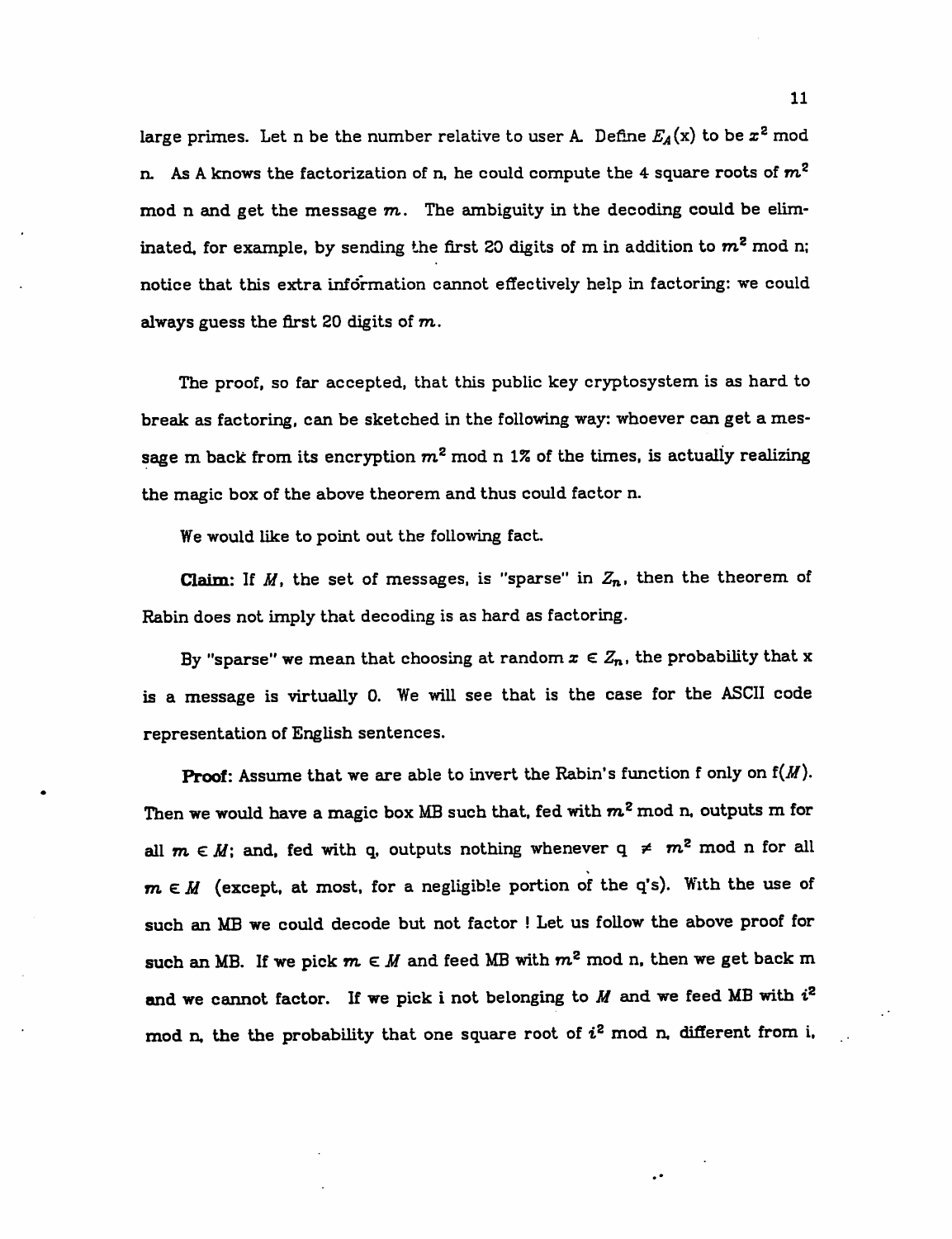belongs to  $M$  is 0 and we get no answer.

**Remark:** ASCII English is sparse. Hint: the average size of a word in an English dictionary is, say, 10. There are  $25^{10}$  10-long strings of letters, but there are only  $10^4$  words in an English dictionary. Thus, so far, we do not have a scheme for sending English sentences in a **provably secure** way in a Public Key Cryptosystem.

*Remark:* The following "philosophical" objection can be raised against the above magic box MB.

.. It is impossible that a machine, given q as an input, outputs m if  $q = m^2$ mod n for some  $m \in M$  and nothing (except for a negligible number of cases) otherwise. In fact messages have MEANING, a completely extraneous concept to a machine ".

Such a "philosophical" statement is of course complexity-independent, thus it could be rejected if we can exhibit an exponential time machine Mwhich does the job. Let  $M$  be the ASCII code representation of English sentences. Find, by an exhaustive search, the square roots of  $m^2$  mod n. If one of them is the ASCII representation of a string of words in an English dictionary (no meaning is involved: "runningboxhorse" would do) output it.

Nothing prevents the fact that  $M$  could have an equivalent  $M'$  which runs in polynomial time. In other words, ASCII English, being sparse, has certain redun-<br>dancies which could unable to find one square root of  $x^2$  mod n quickly if we knew that it must be an ASCII English one !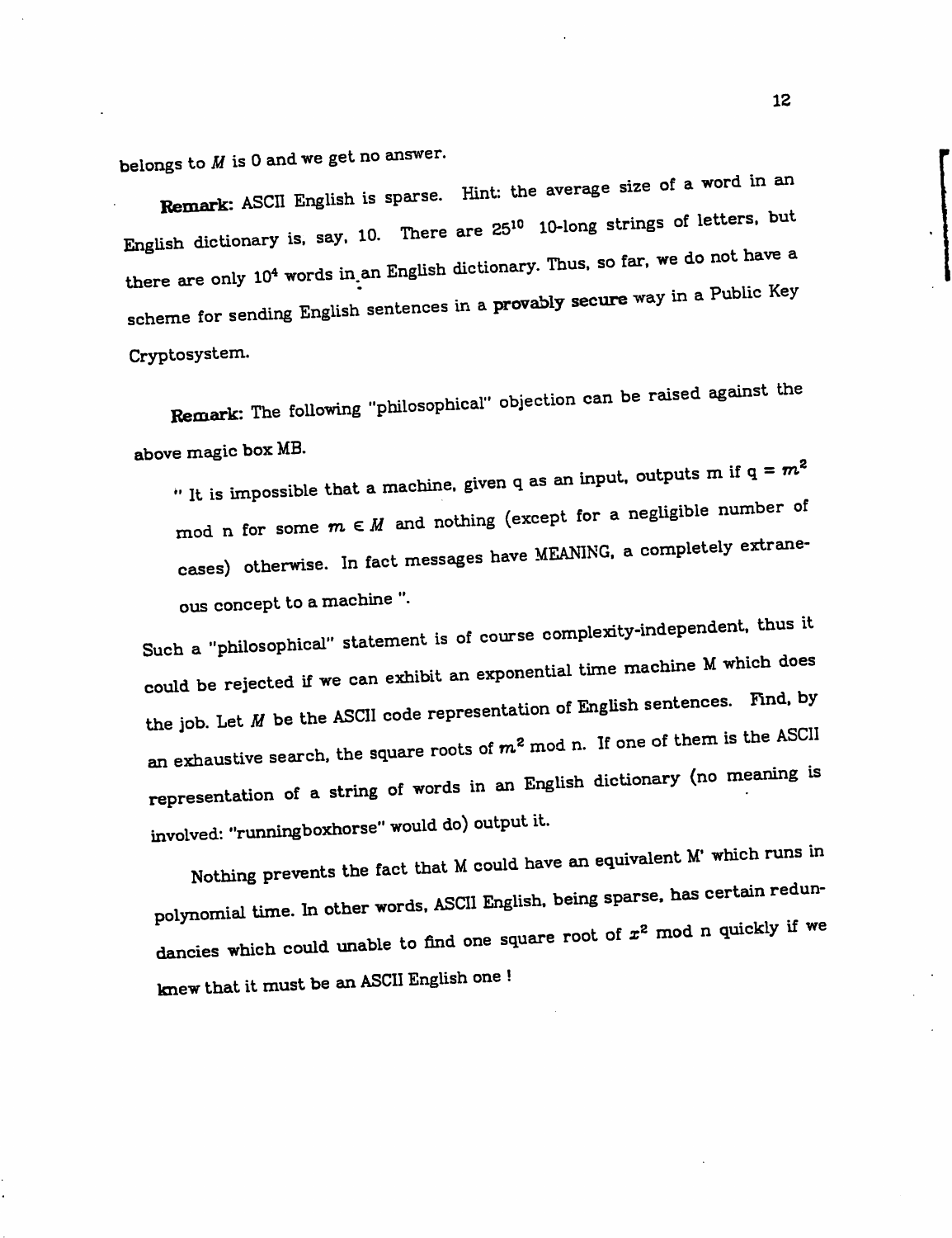# 5. *HOW* TO SEND ENGLISH MESSAGES IN A PUBLIC KEY CRYPTOSYSTEM IN A PROVABLY SECURE WAY

We want to show how the results in the previous sections provide a solution for sending securely, in a Public Key Cryptosystem, messages belonging to a sparse set in  $Z_N$ . Let us consider the ASCII English case.

Send, bit by bit, an English sentence in ASCII by the method described in section 3.

*Remark:* The transmission can be done 8 times faster by using an' ASCII table for words instead of letters.

We now address the question of the security of the newly proposed Public Key Cryptosystem. Let  $E(x)$  stand for our new encryption function and let M be the set of all possible messages. First, note that even if an eavesdropper guesses what a message is, he can not verify it (e.g to verify that q, the encoded i-th bit of  $m \in M$ , represents a 0, one must exhibit  $x \in A_N^*$  such that **x2=q mod N** ). However, the possibility of **understanding** a message without being able to prove what it is, is also dangerous for the security of the public key Cryptosystem. We show that, given  $E(m)$  for  $m \in M$ , if an eavesdropper can do better than guessing **m** at random, then deciding quadratic residuosity of any integer mod **N,** is easy.

*Recall* that  $A_N^* = \{x \in Z_N^* | (x/N)=1\}.$ 

**Definition:** Let  $x \in A_N$ <sup>\*</sup>. The **signature** of  $x$ ,  $\sigma_N(x)$  is defined as,

$$
\sigma_N(x) \leftarrow \left\{ \begin{array}{ll} 1 \text{ if } x \text{ is quadratic residue} & \text{mod } N \\ 0 \text{ if } x \text{ is quadratic non residue} & \text{mod } N \end{array} \right.
$$

Let  $S_N^n$  be the set of all *n*-long sequences of elements from  $A_N$ . **Definition:** Let  $s \in S_N^n$ ,  $s = (x_1, \ldots, x_n)$ . The *n*-signature of s,  $\Sigma_N(s)$ , is defined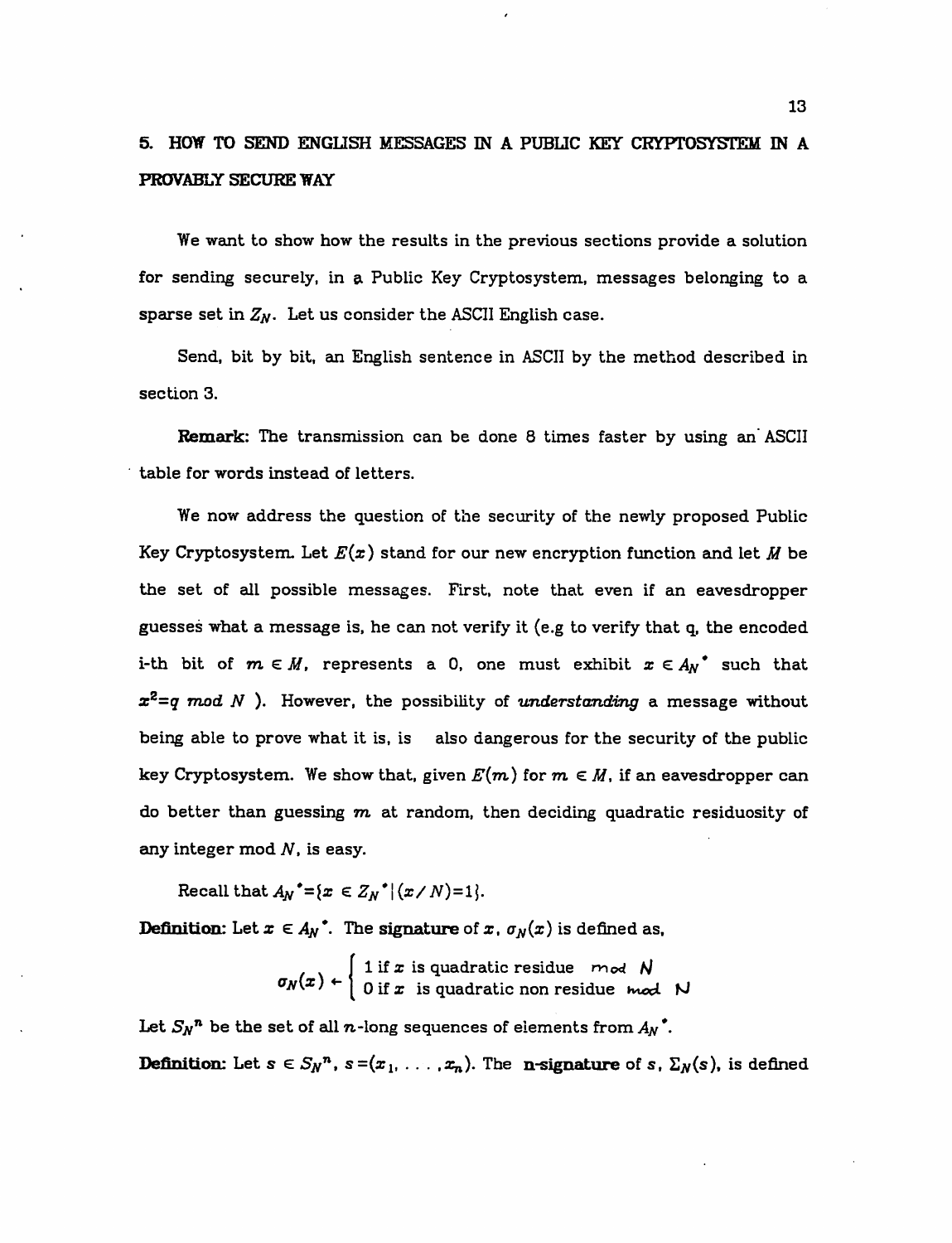$a_n$ ,  $\sum_N (s) = \sigma_N(x_1) \sigma_N(x_2) \cdots \sigma_N(x_n)$ 

**Definition:** A **decision** function is a function  $d: S_N^n \longrightarrow \{0,1\}.$ 

Let  $a=(a_1, \ldots, a_n)$ ,  $b=(b_1, \ldots, b_n)$  be n-signatures.

*Definition:* We say that **a** and **b** are *adjacent* if and only if there exists a **k,**  $1 \leq k \leq n$  such that  $a_k \neq b_k$  and for all  $i \neq k$   $a_i = b_i$ . The **distance** between  $a$ and b is defined as: distance( $\alpha$ ,  $b$ ) = the number of positions *i* such that  $a_i \neq b_i$ .

For any decision  $d$  and  $n$ -signature  $l$ , let  $P_d(l):(0,1]^n \rightarrow [0,1]$  be defined as  $P_d(l)$  = probability (  $d(x)=1 | \sum_N(x)=l$  for  $x \in S_N^n$ ).

*Theorem 3:* If there exists a decision function **d** which is easy to compute and two *n*-signatures *u* and *v*, such that  $|P_d(u) - P_d(v)| > 1/100$ , then deciding quadratic residuosity is easy.

*Proof:* Suppose there exists a decision **d** and two n-signatures **u** and **v** such that  $\vert P_d(u) - P_d(v) \vert > 1/100$ . Let distance $(u, v)$  = m. and for  $0 \le i \le m$ , let  $a_i$ 's be n-signatures such that  $a_0 = u$ .  $a_m = v$  and  $a_i$  is adjacent to  $a_{i+1}$  for all i. As  $\vert P_d(u) - P_d(v) \vert$  > 1/100, there must exist  $i, 0 \le i \le m-1$ , such that  $|P_d(a_i) - P_d(a_{i+1})| \ge 1/ 100n$ . For convenience let  $s = a_i$  and  $t = a_{i+1}$ .

Let us choose  $\psi = 1/3(1/100n)$  and  $\varepsilon = 0.5 10^{-6}$ . By the weak law of large numbers compute a sample size  $k$ ,  $k \leq$  polynomial  $(1/\psi, 1/\varepsilon)$ , such that if we choose  $k$  elements,  $x_1, ..., x_k$  at random from  $A_s = \{x \in S_N^n \mid \Sigma_N(x)=s\}$  and  $k$  elements,  $y_1,...,y_k$  at random from  $A_i = \{x \in S_N^n | \Sigma_N(x)=t\}$ , then Pr ( $P_d(s)-(d(x_1)+...+d(x_k))/k > 1/\psi$ ) <  $\varepsilon$  and Pr (  $P_d(t) - (d(y_1) + ... + d(y_k))/k > 1/\psi) < ε$ 

As  $s=(s_1, \ldots, s_n)$  and  $t=(t_1, \ldots, s_n)$  are adjacent, let us assume, without loss of generality, that for all  $i=1,..,r-1,r+1, ..., n$ ,  $s_i = t_i$  and  $s_r = 1$ ,  $t_r = 0$ .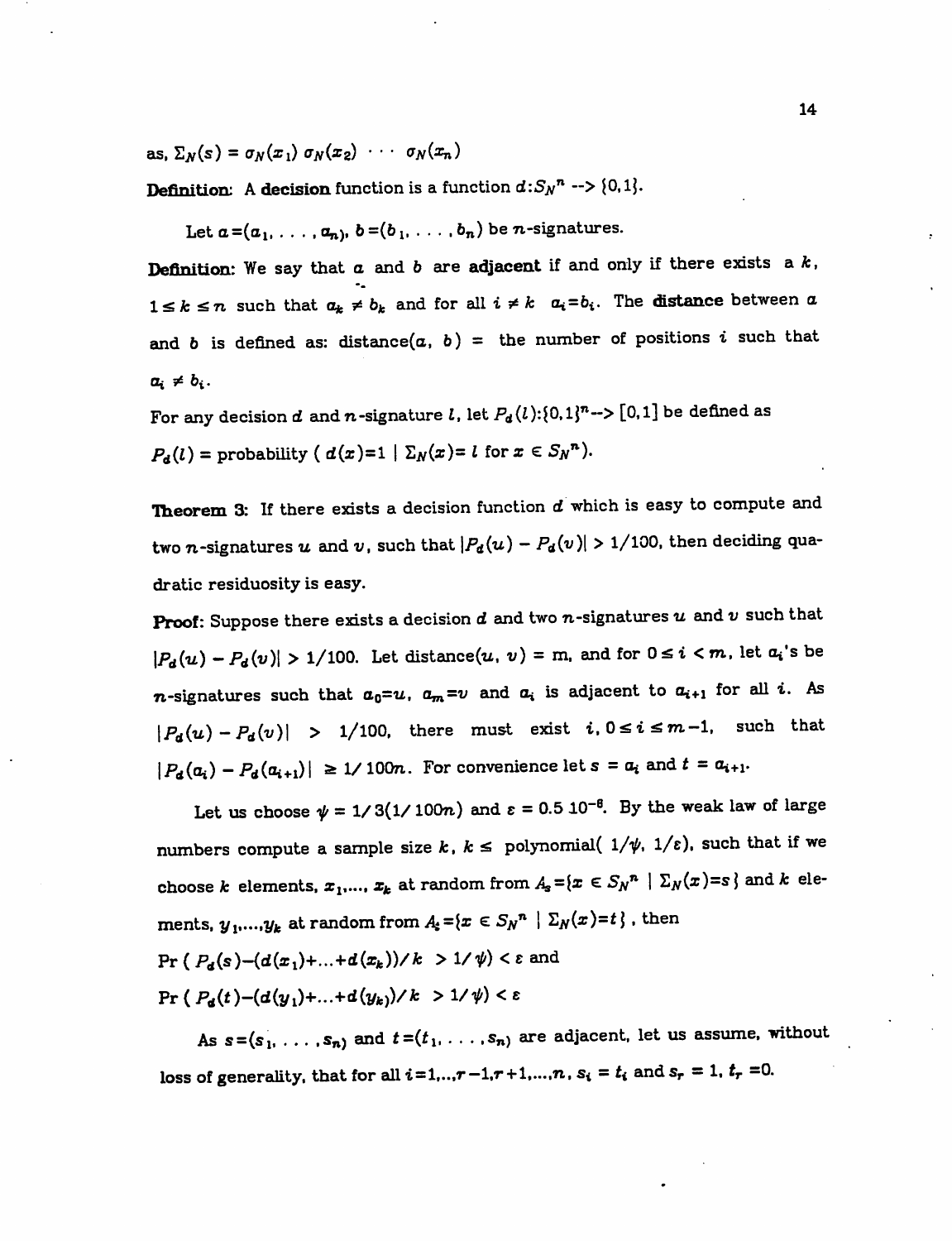*We will now show that we can decide quadratic residuosity mod N with pro bability* greater than  $1-1/10^6$ . Let q be an element of  $A_N^*$  that we want to test *for residuosity.* Choose *k random quadratic residues* in  $A_N$ <sup>\*</sup>;  $x_1$ <sup>2</sup>, ...,  $x_k$ <sup>2</sup> and *compute*  $Y_j = q x_j^2$  *mod N* for  $1 \le j \le k$ . By theorem 1, the  $Y_j$ 's are all qua*dratic residues if q is a quadratic residue, and all quadratic non residues in An\*, otherwise.*

*In theorem 2 we showed that the knowledge of a non residue in An\* does not help in deciding quadratic residuosity. Therefore we can assume that such a non residue, /i, is known, which allows us to pick quadratic non residues at ran dom* from  $A_N$ <sup>\*</sup> (compute  $h \cdot x^2$ ).

*We are now ready to decide whether q is a quadratic residue.*

*(\* construct a random sample, SAMPLE, of k elements in S71 such that* SAMPLE=  $\{ (y_{j,1}, \ldots, y_{j,n}) \in S_N^n \mid \text{for all } 1 \leq i \leq n, i \neq r, 1 \leq j \leq k \text{ or } y_{j,i} \} = s_i$ and  $y_{j,r}$ =Y<sub>j</sub>  $\}$  of *•)*  $For i = 1, ..., r-1, r+1, ..., n$  do *begin For*  $j = 1,...,k$  do  $d$ *raw* $x \in A_N^*$  **at random.** *if*  $s_i = 1$  then  $y_{j,i} = x^2 \mod N$ *else* if  $s_i = 0$  then  $y_{j,i} = h x^2 \text{ mod } N$ 

*end.*

*(\* Evaluate the decision function d on each each member of the sample \*)*  $For j = 1, ..., k$  do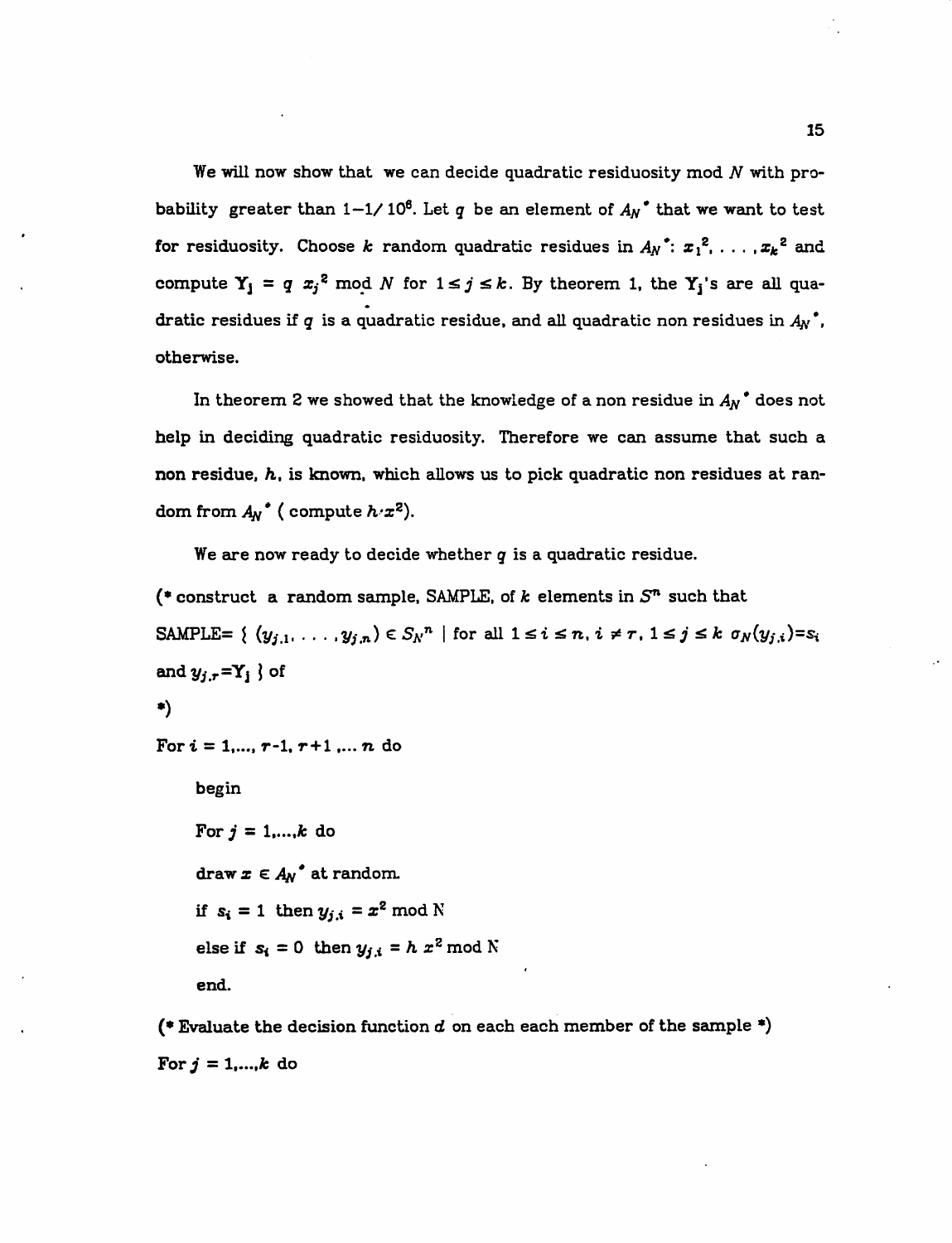begin .

$$
X_j = d(y_{j,1},\ldots,y_{j,r-1},\mathbf{Y}_j,y_{j,r+1},\ldots,y_{j,n})
$$
  
end.

Notice that the entire sample  $\{y_{j,1}, \ldots, y_{j,r-1} \cdot Y_j, y_{j,r+1}, \ldots, y_{j,n} \mid 1 \leq j \leq k\}$ is either a subset of  $A_s$  or a subset of  $A_t$ . Thus with probability 1- $\varepsilon$  one of these two mutually exclusive events will occur

$$
(1) |(X_1 + ... + X_k)/k - P_d(s)| < 1/300n
$$

or,

 $\{Z\}$   $\{(X_1 + ... + X_k)/k - P_d(t)\}$  < 1/300n

If case (1) occurs we conclude with probability greater than  $1-2 \varepsilon = 1-10^{-8}$  that **q** is a quadratic residue, else we conclude, again with probability greater than  $1-10^{-6}$  that q is a quadratic non-residue.

Let us extend the notion of a discriminating function so that the function can take on more than 2 values. For any non empty set A, let  $D: S_N^n \rightarrow A$ . Let  $a \in A$ , then  $P_{D,a}(l)$ = probability $(D(x)=a|\Sigma_N(x)=l$  for  $x \in S_N^n$ ) The following theorem is an easy extension of theorem 3 and we will state it without proof. **Theorem** 4: If there exists a discriminating function  $D: S_N^T \rightarrow A$ ,  $a \in A$  and 2 nsignatures  $u$  and  $v$  such that  $|P_{D,a}(u)-P_{D,a}(v)|>1$ / $\varepsilon$ , then deciding quadratic residuosity mod **N** is easy.

The next theorem takes us back to messages. But first, some more notation must be introduced. Let  $M^n = \{ m_1, m_2, ...\}$  be the set of messages whose length is  $n, n \leq p(|N|)$  where  $p$  is a polynomial. Set  $k = |M^n|$ . Let  $M_i$  be the set of all possible encodings of message *i*. Clearly,  $M_i \subset S_N^n$  and for all *i* and *j*,  $|M_i|=|M_j|$ , and thus  $|M^n| = k |M| = |M|$ . Let MB be a magic box that receives as input  $E(m)$ for  $m \in M^n$ , and guesses  $1 \leq i \leq t$  such that  $m_i = m$ . Let  $r_{i,j}$  denote the number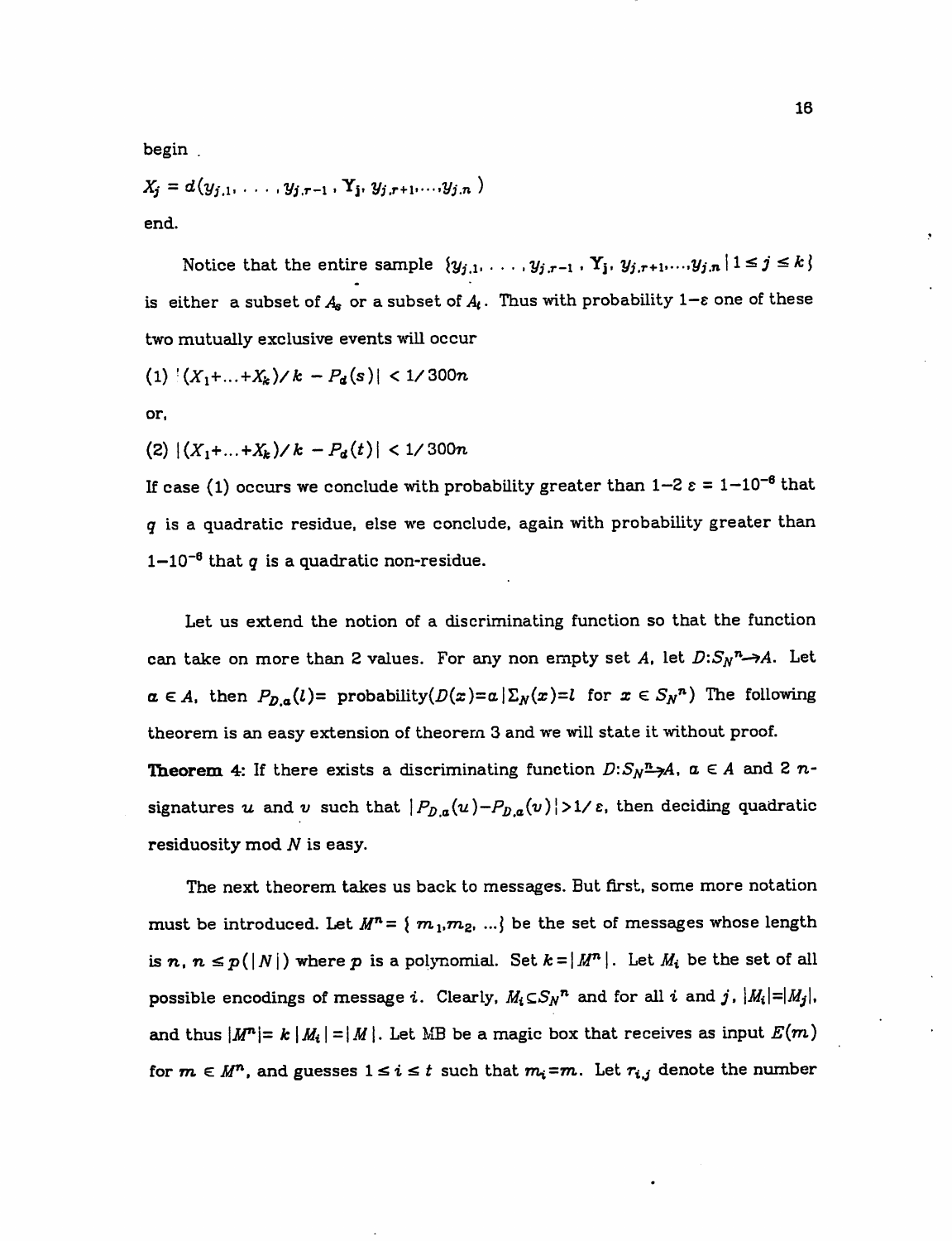of encodings of message  $m_j$ , on which MB answers *i*. Clearly,  $r_{i,i}$  will denote the number of times, over all possible encodings of  $m_i$ , that MB answers correctly.

**Theorem** 5: Let  $\varepsilon < 1-1/k$  be a non negligible positive number. If  $\sum_{i} r_{i,i}/kM > \varepsilon + 1/k$ , then deciding quadratic residuosity mod N is easy. **Proof:** By assumption  $\sum_{i=1}^{n} r_{i,i} > \varepsilon kM + M$ .

Claim: There exist two messages  $m_i$ ,  $m_j$  such that  $r_{i,i} - r_{i,j} > \varepsilon M$ .

Proof: Assume, to the contrary, that for all  $i \neq j$ ,  $r_{i,i} - r_{i,j} \leq \varepsilon M$ . Then  $kM=\sum T_{i,j}\geq \sum (r_{i,i}+(k-1)r_{i,i}-(k-1)\varepsilon M)=\sum (kr_{i,i}-(k-1)\varepsilon M)$  > (by hypothesis)  $J$  , and the set of the set of the set of the set of the set of the set of the set of the set of the set of the set of the set of the set of the set of the set of the set of the set of the set of the set of the set of th *-A: (A: -l)tM+k2sM+kM=kM+k eM>kMt Contradiction.*

Let us transform MB into a discriminating function  $D: S_N^n \to M^n \cup \{\delta\}$ . If  $x \in S_N^n$ , and MB, on input  $x$ , outputs  $j$ , then set  $D(x)=m_j$ . If  $y$  is not an encoding of any message, then one of 3 cases must occur:

1. MB outputs  $1 \leq i \leq t$ . Set  $D(y)=m_i$ .

2. MB outputs  $i < 1$  or  $i > t$ . Set  $D(y)=\delta$ .

**3. MB does not answer within a certain time limit. Set**  $D(y)=\delta$ **.** 

Now, note that in the claim just proved, we showed that for such a decision function, there exist  $m_i$ ,  $m_j$  such that  $\vert P_{D,m_i}(m_i)-P_{D,m_i}(m_j)\vert > \varepsilon$ . Thus the hypothesis of theorem 4 holds, and deciding quadratic residuosity mod **N** is easy.

Theorem 5 shows that inverting the function **E** on the encrypted messages is as hard as deciding quadratic residuosity, independently of the sparseness of *Mn.*